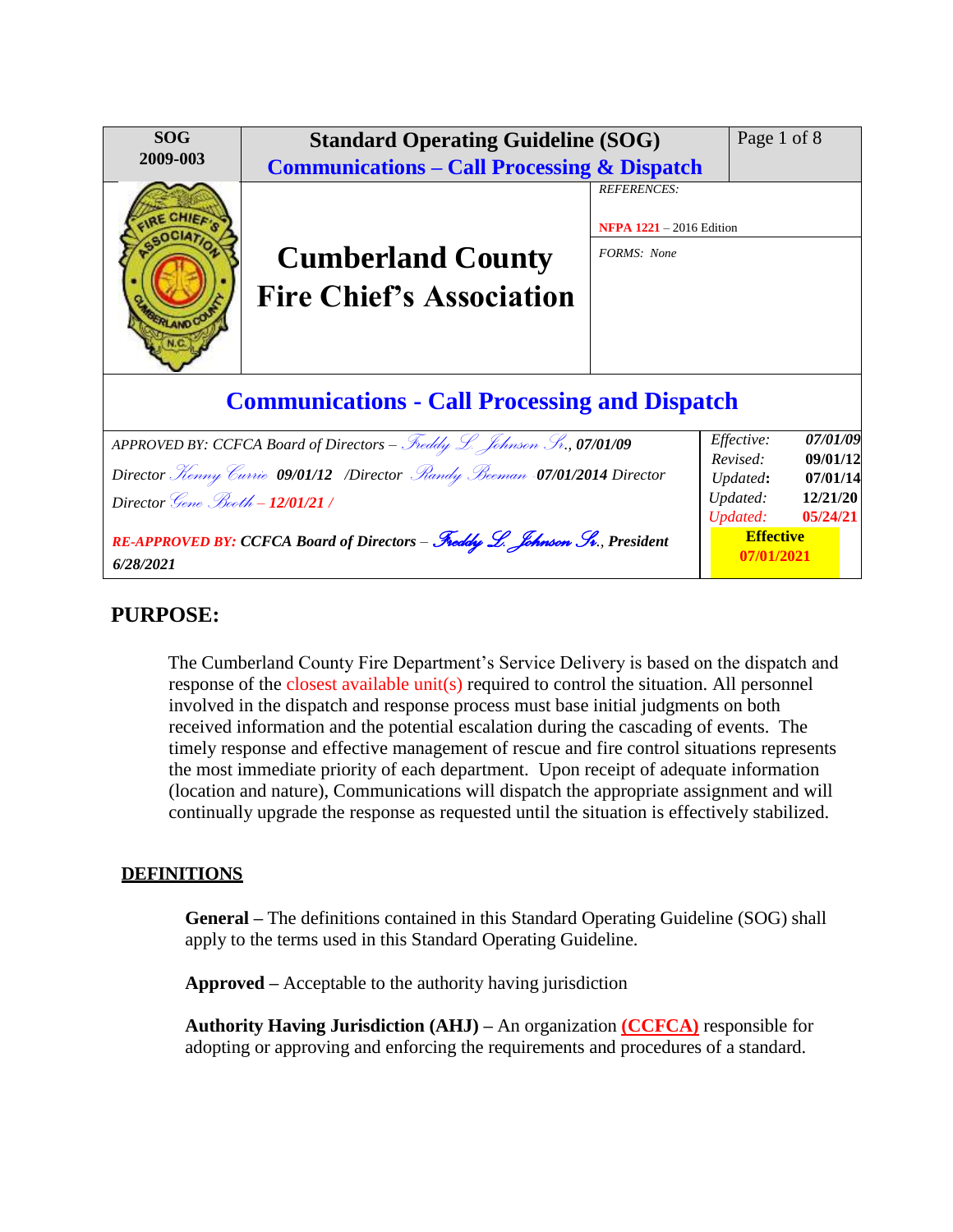**Alarm –** A signal or message from a person or device indicating the existence of an emergency or other situation that requires action by an emergency response agency.

**Computer-Aided Dispatch (CAD) –** A combination of hardware and software that provides data entry, makes resource recommendations, and notifies and tracks those resources before, during and after alarms, preserving records of those alarms and status changes for later analysis.

**Communication Center –** A building or portion of a building that is specifically configured for the primary purpose of providing emergency communication services or public safety answering point (PSAP) services to one or more public safety agencies.

**Emergency –** A condition that is endangering or is believed to be endangering life or property; an event that requires the urgent response of an emergency response agency.

**Emergency Alarm Processing/Dispatching –** A process by which an alarm answered at the communication center creates a call for service and is transmitted to emergency response facilities (ERF's) or to emergency response units (ERU's) in the field.

**Emergency Response Agency (ERA) –** Agencies providing emergency **fire, medical, rescue**, law enforcement, communications, and related support services.

**Emergency Response Facility (ERF)** – A structure or facility that houses emergency response agencies, equipment, or personnel for response alarms.

**Emergency Response Unit (ERU) –** Personnel who respond to fire, medical, rescue and other emergency situations for the preservation of life and property.

**Public Safety Answering Point (PSAP) – A facility in which 9-1-1 calls are answered.** 

**Shall -** Indicates a mandatory requirement.

**Should** – Indicates a recommendation or that which is advised but not required.

**Standard Operating Guidelines (SOG)** – Written documents that help establish or prescribe specific operational or administrative methods that are to be followed routinely or how CCFCA member agencies are expected to carry out specific duties outlined in general terms.

**Tele-Communicators –** An individual whose primary responsibility is to receive, process, or disseminate information of a public safety nature via telecommunication devices. Also known or referred to in this standard as Dispatchers.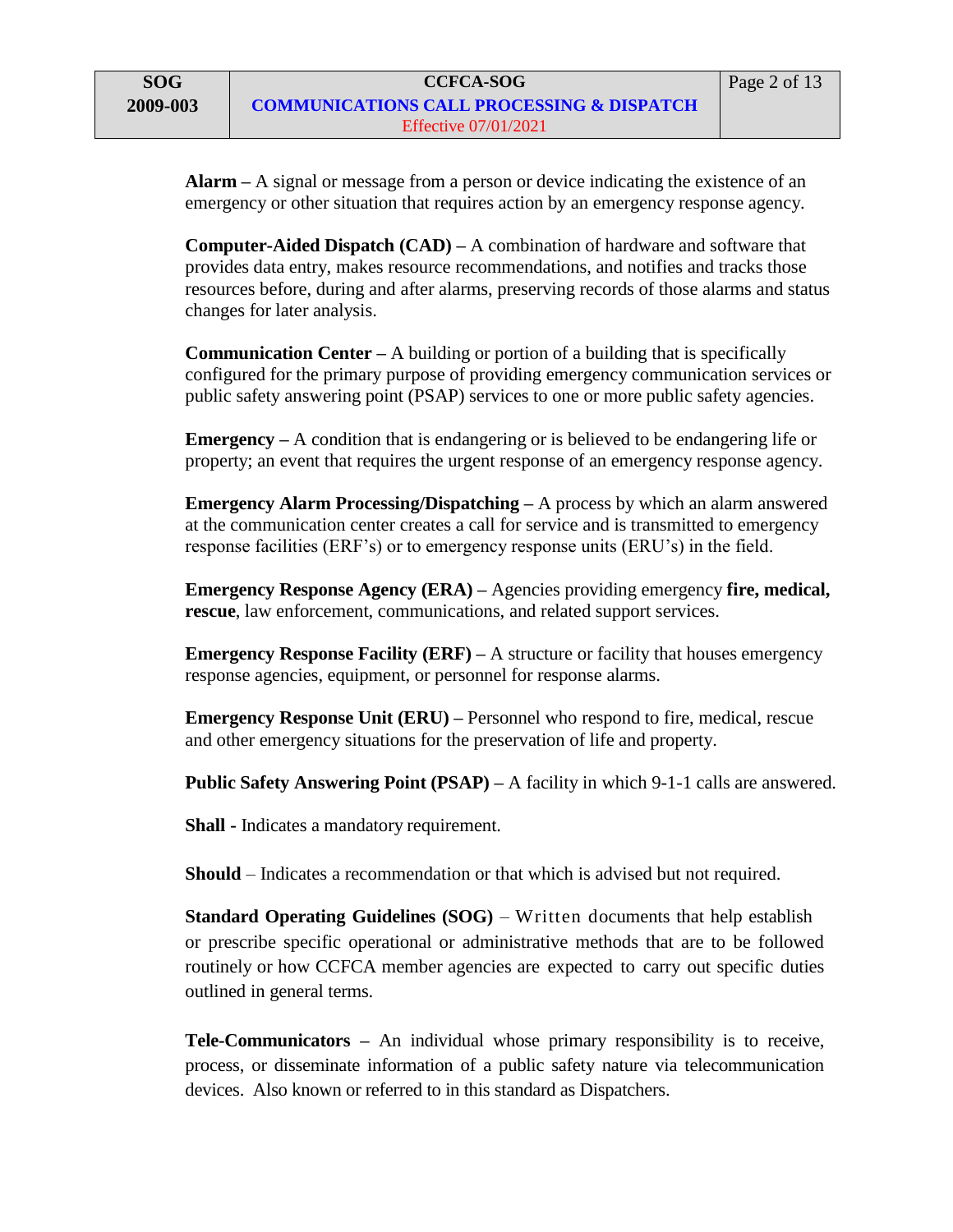**Working Fire** – is a fire in a structure requiring the use of at least one hose line and holding all personnel at the initial alarm assignment. All personnel from the first alarm will be assigned and working.

## **PROCEDURE:**

**All** Fire Dispatch communications shall utilize clear text. **(No ten codes)**

Dispatchers assigned to work Fire and EMS shall utilize consoles that are side by side, to maintain both voice and visual contact with each other at all times.

Dispatchers assigned to Fire or EMS shall only monitor the Fire and EMS Groups in CAD. Information needed to reference the status of Law Enforcement should be obtained from the Dispatcher assigned to the corresponding Law Enforcement Channel.

## **Dispatch will be in the following sequence:**

## **Call receipt**

The call receipt can be defined as the initial request for assistance. The call may be received in multiple ways to include, but not be limited to, public 911, radio request from fire or police unit, or an inter-facility transfer from another communications center.

## **Call Processing**

Call processing can be defined as the efforts taken by the Call Taker from call receipt until call dispatch. The primary responsibility of the Call Taker is to determine, without delay, the location, telephone call back number and nature of the emergency, and to verify entry of the information into CAD. During Call Processing, the Call Taker shall use the *Priority Dispatch* (*Pro QA*) protocol for Emergency Fire Dispatch (EFD) or Emergency Medical Dispatch (EMD), to determine and assign a Nature Code based on the information gathered from the caller. (Pro QA Card Sets shall be used in the event of CAD or *Priority Dispatch Program* or Software failure). This protocol has been designed to protect against liability while increasing call processing effectiveness and assuring measurable standards of equalized care to the public. Call processing shall follow NFPA 1221, Standard for Installation, Maintenance, and Use of Emergency Services Communications Systems.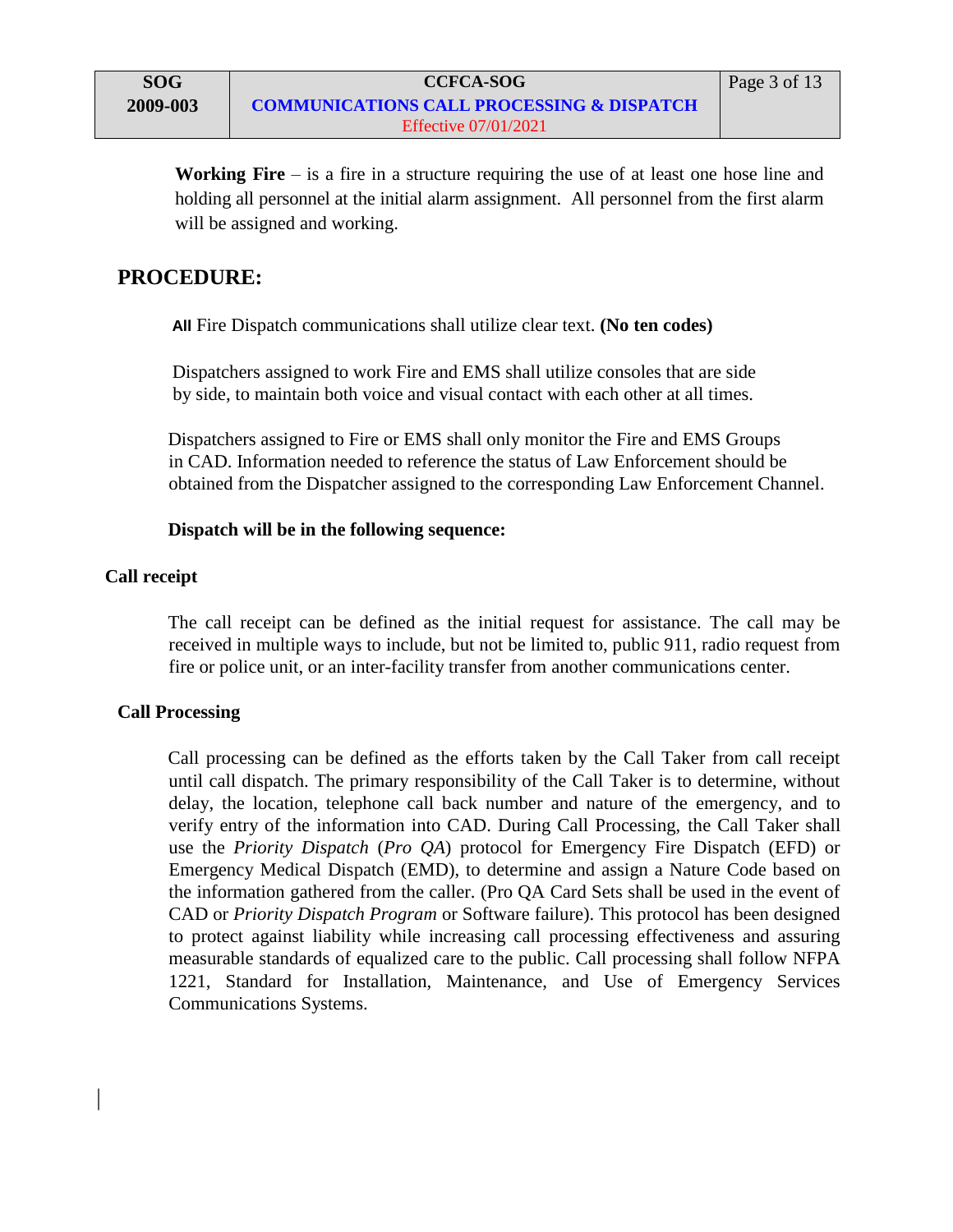### **Pre-Alert**

Upon verifying the address and determining the general nature of the Incident, the Dispatcher will initiate a pre-alert over the Cumberland County Fire Departments (CCFD) Dispatch Chanel 2-A and VHF Fire Channel 1. The pre-alert will consist of the single alert tone followed by announcing recommended station, nature code, and address of incident. This transmission shall be broadcasted one (1) time, and will precede the actual dispatch of the call.

## **Pre-Alert Examples:**

ALERT TONE --- *"Station 22 – 69 Structure Fire, 607 Main St"*

### **Immediate Dispatch (Fast Track)**

All Fire Department calls for service, with the exception of calls that fall within the 26 and 53 categories, will be fast tracked and dispatched while EMD or EFD is ongoing. At the completion of EMD or EFD, the fast-tracked incident will be upgraded with the Nature Code determined by Pro QA, and the dispatcher will determine if additional units are required. Pressing the recommend button after changing the code will show if and what additional units are to be added to the First Alarm Assignment. Any change shall be announced over the radio, and the recommended units dispatched.

#### **Calls Spawned from Law Enforcement Incidents**

#### **Law Enforcement Request for CCFD**

When a call is initiated or spawned because of a Law Enforcement Agency request, the ability to implement the Pro QA EFD or EMD protocol to obtain a Nature Code may not be an option. In such cases, the *Secondary Emergency Notification of Dispatch Protocol* (**SEND**) shall be utilized to determine the nature of the request. The following information shall be obtained from an Officer /Deputy requesting a response from CCFD.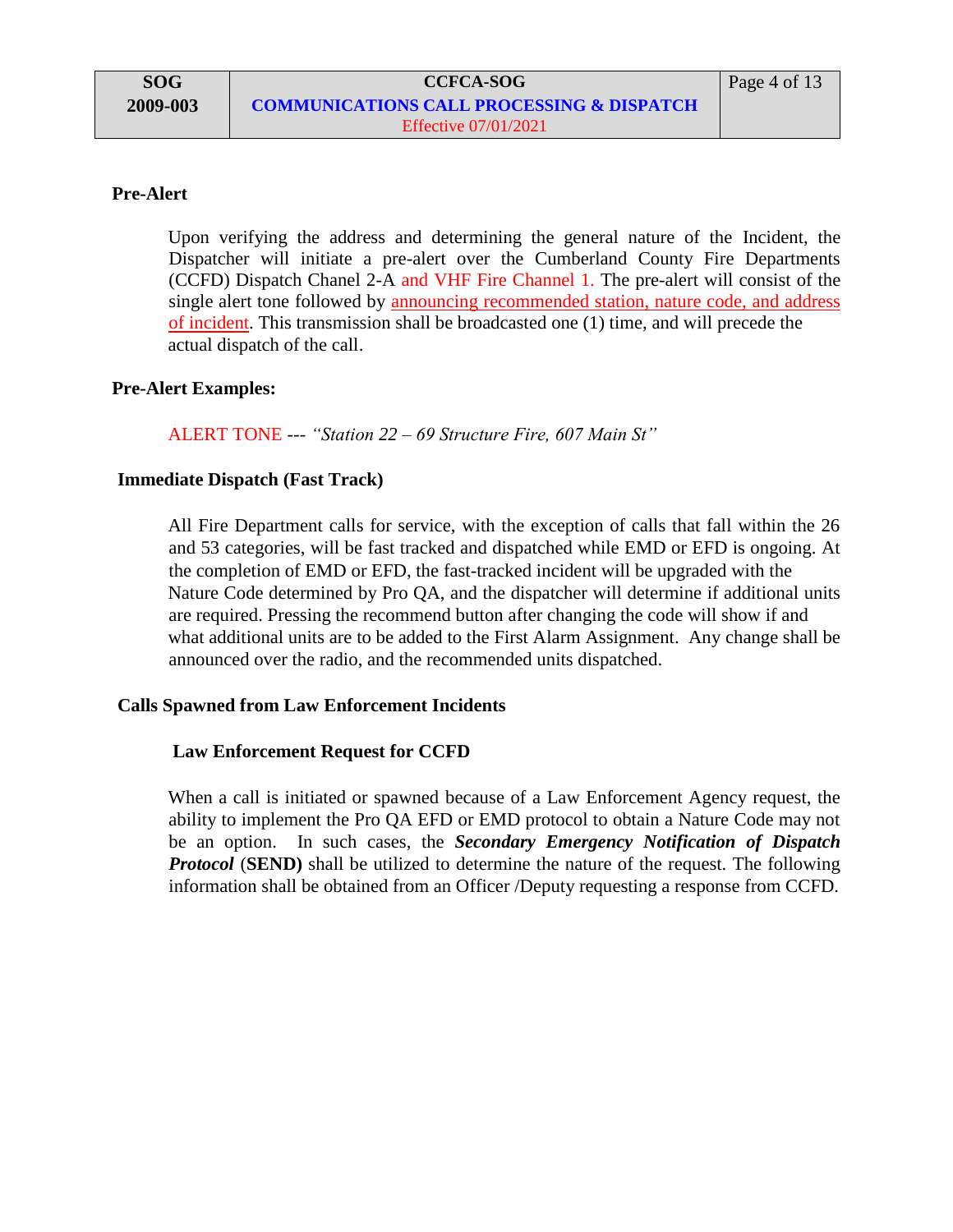



- **Chief Complaint and Incident Type?**
- **Approximate age?**
- **Conscious: Yes/No? Alert: Yes/No**
- **Breathing: Yes/No Difficulty: Yes/No Is there Chest Pain?**
- **Is there Severe Bleeding (spurting)?**
- **Do you need Lights-and-Siren Response**?

## **Unit Selection**

CAD automatically recommends the correct unit(s) based on availability, response plans, response categories, unit types, nature codes, run order, and AVL once incident location is geo-verified.

The "owning department" shall be dispatched to all fires and fire alarms within the owning stations jurisdiction.

The owning department is the department whose jurisdiction includes the call location.

Fire Departments depending on available manpower will list units / apparatuses **available in CAD** for immediate dispatch and identify all remaining units / apparatuses as **STAND-BY unless the unit / apparatus is out of service.** Stand-By units can immediately be upgraded to available by checking the unit en-route to a call, thus immediately changing the status code in CAD from Stand-By to available or by simply call dispatch and asking them to show the unit / apparatus available.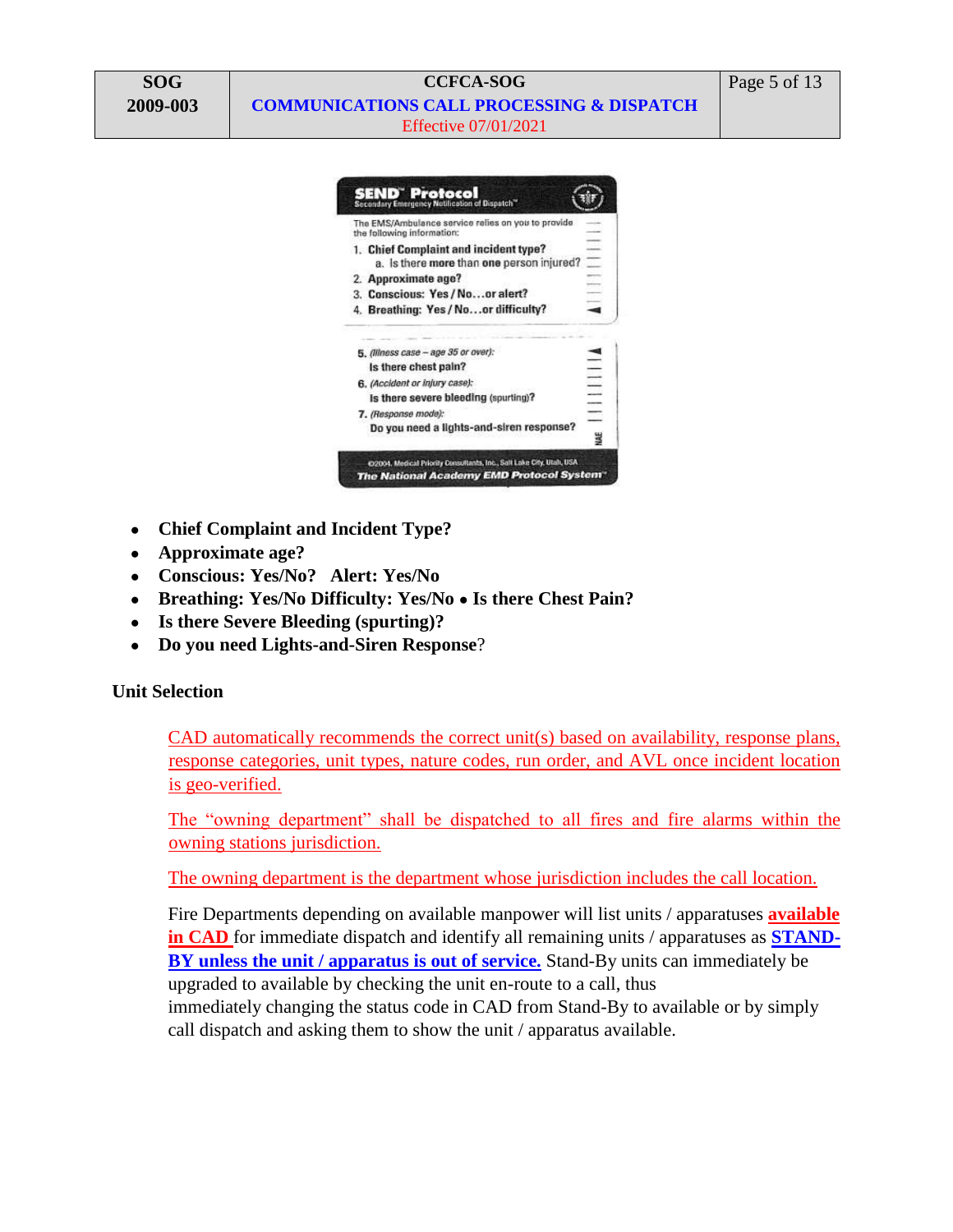### **Dispatch Sequence**

- Pre-Alert
- Activate Station Pagers
- Announce Unit(s)
- Announce Nature Code response determinant code followed by the descriptive nature code (i.e., 69 Delta 1 Structure Fire, 29 Delta 4 – Vehicle accident with Pin In.)
- Give Address (**repeated twice**)
- Advise Cross street(s) and or Housing Area / Development Name
- Assign Tactical Channel (assigned by dispatcher)
- **Once all units are en-route, the dispatcher shall repeat the operational (OPS) channel and give any additional information related to the incident on CCFD Channel 3-A Fire Ground.**

## **Dispatch Acknowledgement**

Upon receipt of dispatch information all CCFD units will acknowledge by solely depressing the appropriate key on the apparatus Mobile Computer Terminal (MCT) or Tablet.

Only the primary responding unit shall provide verbal acknowledgement via radio, indicating unit number and repeating dispatched address.

In a multi-unit response, all unit responding other than the primary unit will check enroute by only depressing the en-route button on the apparatus MCT or Tablet. Communication shall be by radio if MCT's are down or not present in the apparatus. It is recommended that Company Officers use a portable radio to monitor the assigned operations (Ops) channel. Mobile radios should remain on Channel 3-A / Fire Ground. The OPS channel assigned should be utilized by all responding units for unit-tounit radio traffic.

Upon arrival on scene the first arriving unit will report their arrival on scene by depressing the Arrive button on the MCT or Tablet and verbally announcing their arrival on CFD Channel 3-A / Fire Ground and relaying all pertinent information consistent with the ICS system. The Communications Center will no longer repeat the first arriving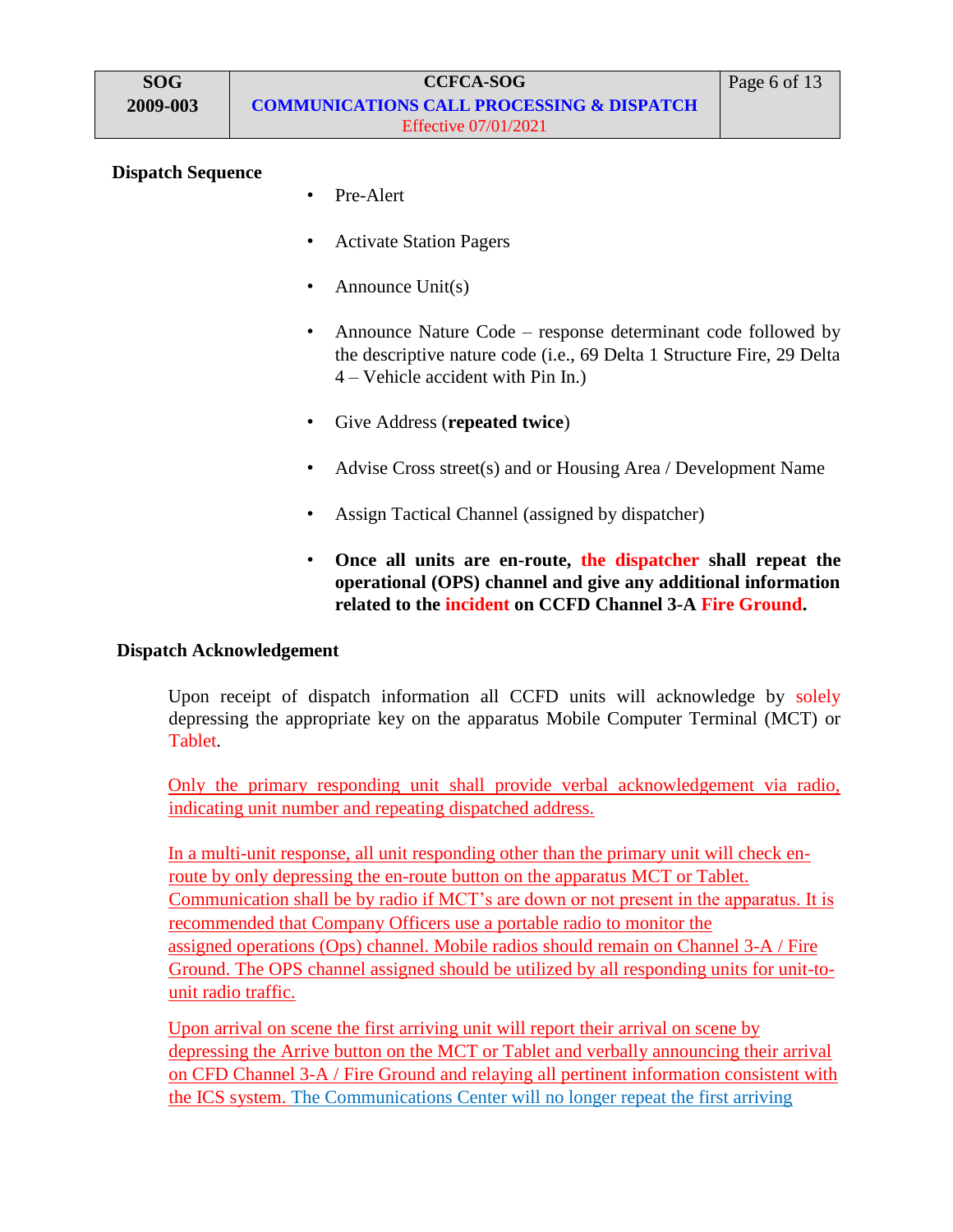unit's scene size-up. After providing the arrival information the unit will then move to the assigned OPS channel. Upon arrival of a multi-unit response all other units other than the first arriving unit, shall check on scene by MCT, and inform the Incident Commander of their arrival on the assigned OPS channel. While on scene, the Incident Commander shall communicate with the Communications Center on CFD 3-A / Fire Ground. CFD 3-A / Fire Ground has been designated as an information channel and shall be continuously monitored by the Communications Center. All benchmarks' notifications and requests for assistance shall be communicated on this channel.

Anytime other responding units are canceled while on scene or still en-route, it shall be the Incident Commander responsibility to cancel units on the OPS channel. The Communications Center will no longer repeat this information. Units canceled shall enter the appropriate incident disposition code in the MCT or Tablet (108).

## **No Response to Dispatch**

Once a department has been dispatched, if there is no response from the department after 2 minutes from the original dispatch time, the fire dispatcher will use CAD recommendations to send the next available department. The fire dispatcher will simultaneously dispatch the call again to the second department and first dispatched department, as a second dispatch.

## **Working Fire**

The working fire alarm ensures incident commanders have additional resources sent to the scene of a working fire that requires *less* than a second alarm. This alarm only applies to residential and commercial structure fires.

The intent is easing the burden on the incident commander and ensuring adequate manpower is on scene to effectively conduct fire ground operations.

The working fire alarm fills the gap between the first and second alarm assignments and provides the incident commander two additional engines from uninvolved and unassigned stations on the first alarm, and the utility company providing electricity and gas if this information is on record at the communications center.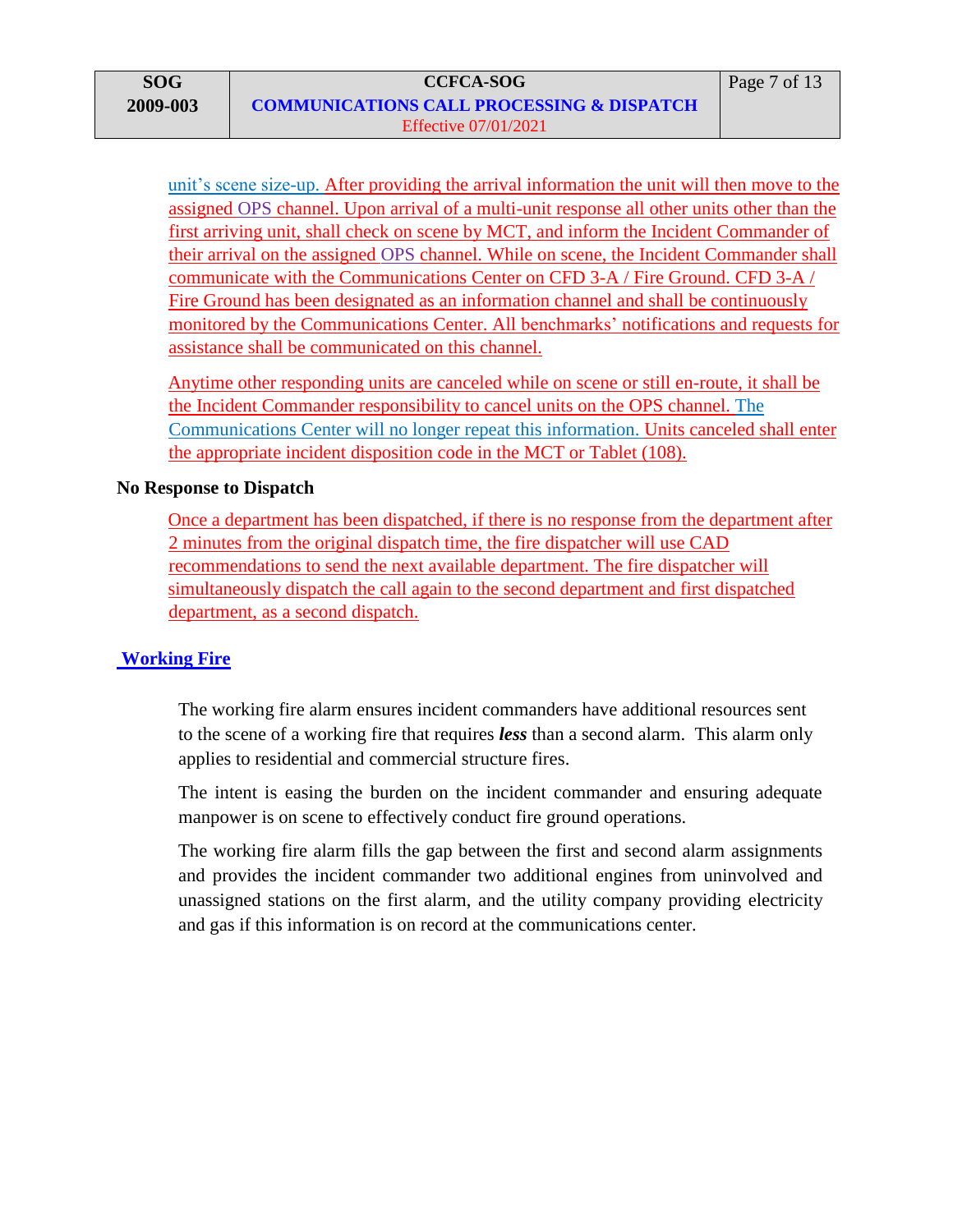### **Procedure for Requesting/Receiving a Working Fire Alarm**

The incident commander triggers the working fire alarm by declaring his/her incident as a "working fire". Incident's commanders must state the term "working fire" to receive the additional resources.Once transmitted, communications will dispatch the additional resources.

Terms such as "smoke showing" or "heavy fire showing" do not constitute a working fire alarm.

The term "working fire" on any other incident type (e.g., brush or woods fires) will not receive the additional resources. Should incident commanders not require additional resources, simply do not refer to the incident as a "working fire".

Because not every working fire requires the on-call air support unit, the response of an on-call Air Support unit when a working fire is declared will not be automatic. Instead, the Incident Commander must specifically request the on-call air support unit if needed.

#### **Upgrading Response in CAD**

On occasion it may be necessary to upgrade a dispatched call to a higher-level response based on additional caller information or a request from a unit in the field. CAD has been built with this in mind and can upgrade responses by utilizing the RECOM button.

> **Example:** A 52C03 Commercial Fire Alarm is dispatched. The first arriving unit confirms a fire and advises to upgrade the call to a Structure Fire. To upgrade the call, follow the steps listed below:

- Change to the appropriate Nature Code
- Press the RECOM button on the CAD Call Window
- Dispatch the Units Recommended on Channel 2-A/VHF

**Example:** A 69D06 House Fire is dispatched. While the units are responding, a Fire Officer advises to upgrade to a Commercial response. To upgrade the call, follow the steps listed below:

- Change to the appropriate Nature Code
- Press the RECOM button on the CAD Call Window
- Dispatch the Units Recommended on Channel 2-A/VHF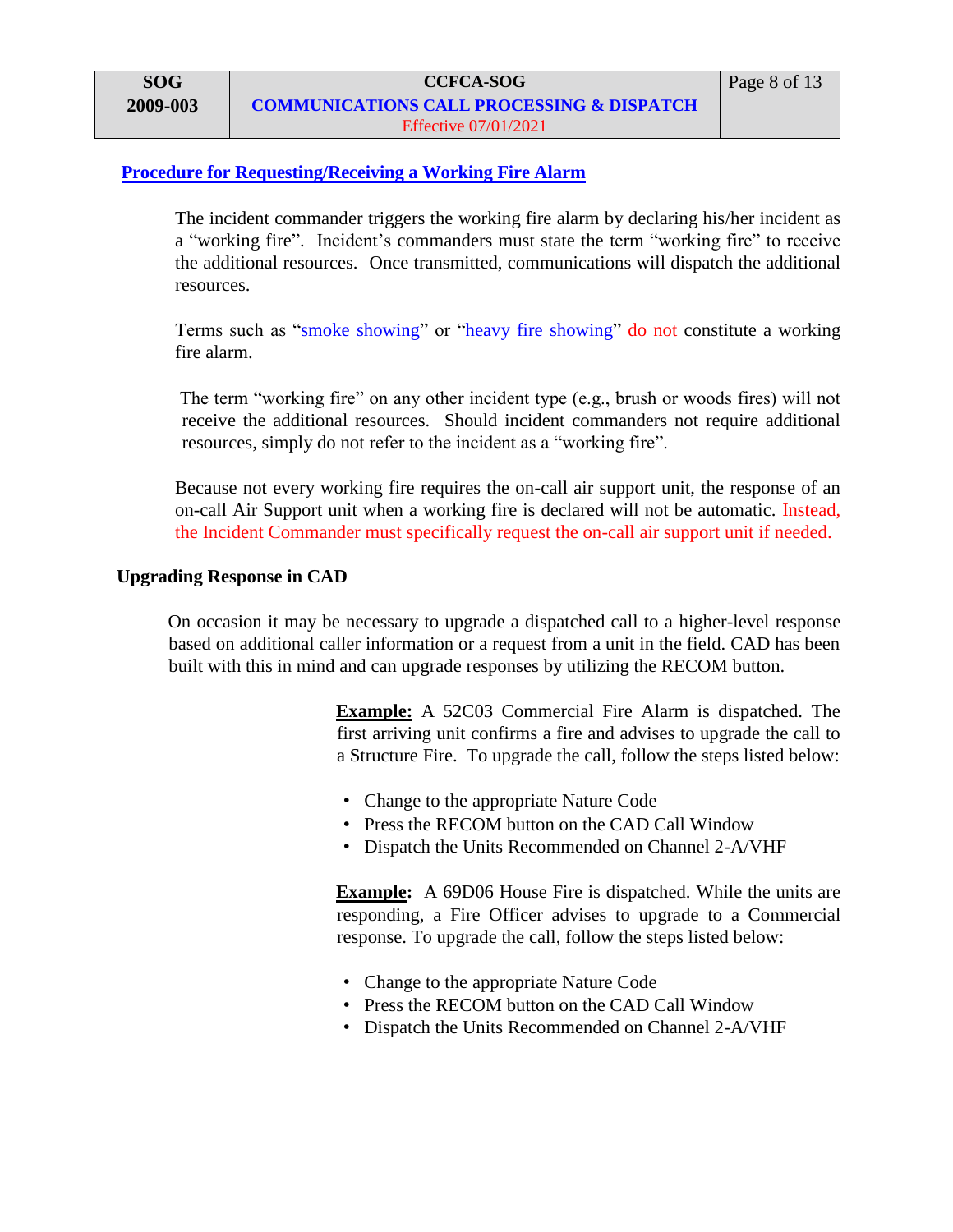Page 9 of 13

- Change to the appropriate Nature Code
- Press the RECOM button on the CAD Call Window
- Dispatch the Units Recommended on Channel 2-A/VHF

Receipt of Dispatch

A CCFD unit shall acknowledged dispatch within two (2) minutes of dispatch. If a unit has not acknowledged the dispatch within two (2) minutes, the dispatcher should attempt to contact a unit by radio and monitor the response of personnel in *IamResponding*. If there is no contact by radio, no visible response in

*IamRespondin*, or response of a fire unit the dispatcher shall dispatch a second time along with the next closest available unit/apparatus recommended by the CAD.

## **Unit/Apparatus Re-Direct/Divert or Diverting after Dispatch**

Under certain circumstances, it may become necessary for a unit to divert or redirect from an automatic/mutual aid response to answer a call within their fire district. This would apply when man-power levels of the responding automatic/mutual aid station are depleted and/or service delivery would be affected by a delay in response. Any time a unit must divert or redirect from their response, the unit shall immediately notify the communications center, and advise them of their diversion and request the next available/closest unit to be dispatched.

## **Unit Arrival on Scene of Incident**

The primary units should strive to arrive on scene within 14 minutes of dispatch. If a unit has not acknowledged that they are on scene within nine (9) minutes after leaving the Station, the dispatcher shall contact the unit by radio and verify status.

## **Status Checks**

CAD is programmed with a timer in place that is set to activate if specific time limits are exceeded. To support efficient and safe operations, this timer (watchdog timer) is set to prompt the dispatcher to check unit/situation status during the following situations: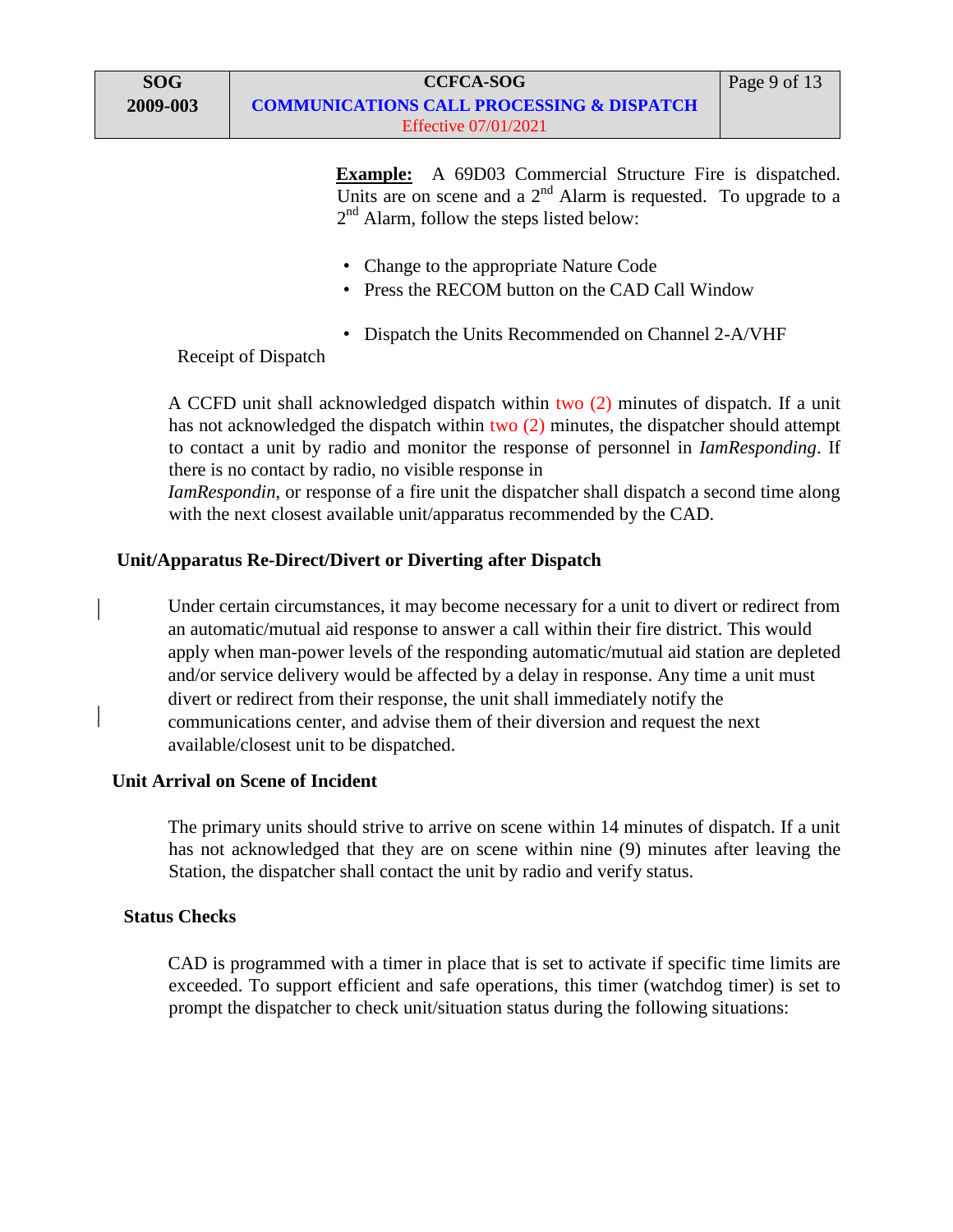## **Personnel Accountability Report (PAR)**

Most emergency incidents are mitigated within twenty (20) minutes of dispatch. If a unit's status in the CAD does not change within twenty (20) minutes, the dispatcher shall contact the Incident Commander and ask for a Personnel Accountability Report (PAR). The Incident Commander shall report the PAR to the dispatcher to include the total number of personnel operating on the scene. This shall continue every twenty (20) minutes until the scene is stabilized and personnel are no longer exposed to Immediate Dangerous to Life and Health (IDLH) atmospheres.

Example: "All personnel operating on the scene are accounted for, total of 15".

## **Clearing a Call**

At the completion of an incident, the primary unit will enter the appropriate Disposition Code in the MCT or Tablet and terminate command via radio. To close the call in CAD, the code must be transmitted to Communications by radio or entered by MCT. Theses codes are actual NFIRS Codes, and will populate directly to the Incident Report generated in *Firehouse RMS*. All other units will clear with the code 108, via MCT or Tablet. This applies to non-primary units cancelled en-route as well.

| <b>CFD Emergency</b> | Zones $A - E$ | Channels 1 and 16 |
|----------------------|---------------|-------------------|
| CFD Dispatch         | Zones $A - E$ | Channel 2         |
| <b>CFD Ground</b>    | Zones $A - E$ | Channel 3         |
| OPS and TAC Channels | Zones $A - E$ | $\ast$            |
| <b>MDVR</b>          | Zone D        | Channel 14        |
| LZ East              | Zone D        | Channel 15        |
| <b>MDVR</b>          | Zone E        | Channel 12        |
| LZ East              | Zone E        | Channel 13        |
| LZ Central           | Zone E        | Channel 14        |

## **Radio Talk Group Designations**

\* Each county department will have its own designated primary operations talk-group (OPS) along with a simplex channel Talk Around Channel (TAC or line of sight Channel). Zone 1 Channels 4 and 5 will be Station exclusive, thereafter, OPS and TAC channels will be listed in sequential order. This will eliminate the need request for OPS channel assignment. Request for an OPS channel would only be needed if the primary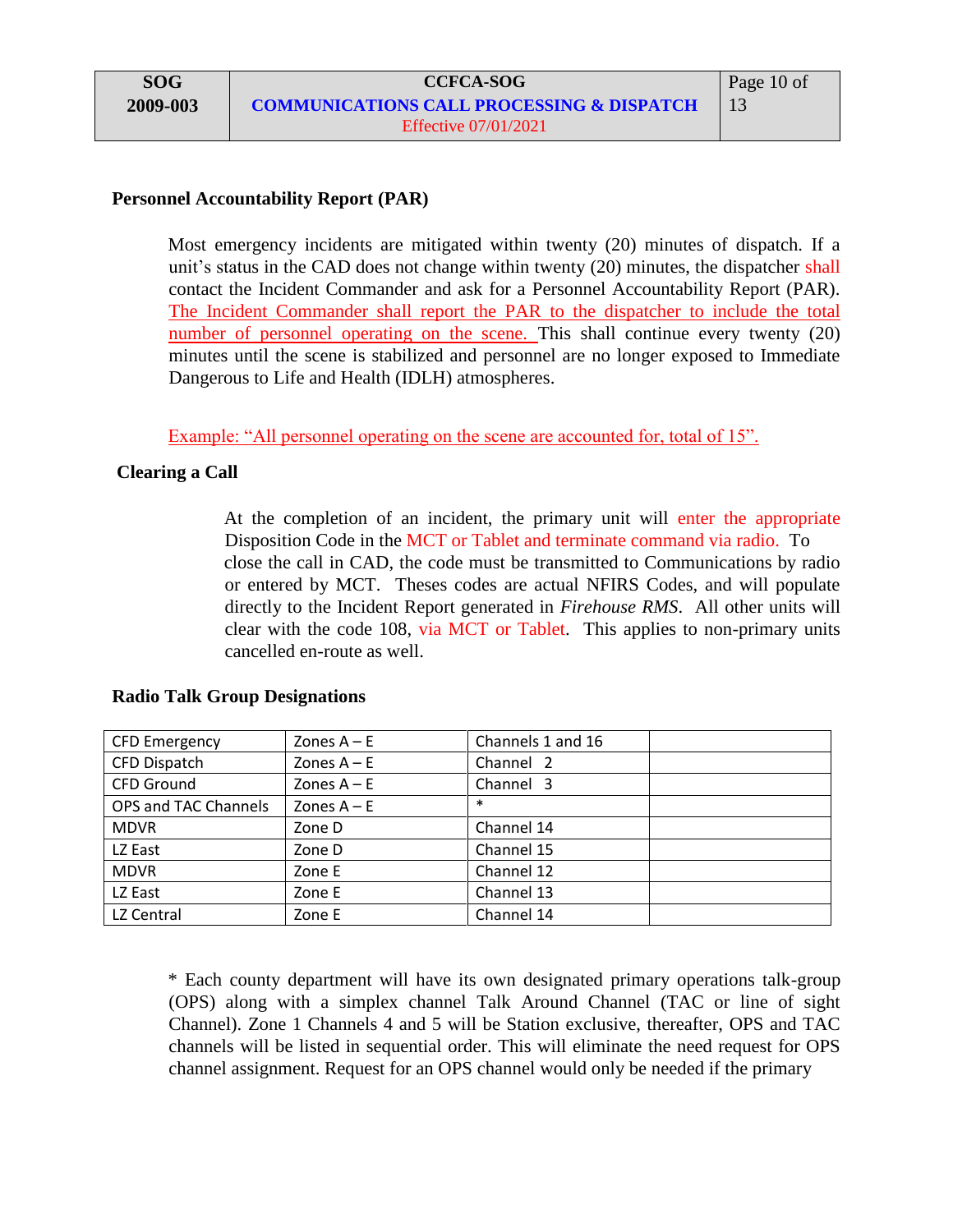OPS channel is already in use by the department and a subsequent emergency call is received. Sufficient OPS and TAC channels starting with OPS and TAC 30 through OPS and TAC 33 have been built in to compensate for multiple and overlapping calls and will be available for immediate assignment by dispatch.

## **Examples Operational / Tactical Channels Radio Templet –**

The radio templet for Station 5 – Zone A Channel 4 is designated as OPS 5, Zone A Channel 5 is designated as TAC 5.

The radio templet for Station 23 – Zone A Channel 4 is designated as OPS 23, Zone A Channel 5 is designated as TAC 23.

## **Other Radio Talk Group Designations**

| Zone 6            | <b>Cumberland County EMS</b>                   |  |
|-------------------|------------------------------------------------|--|
| Zone 7            | Fayetteville Fire                              |  |
| Zone 8            | Fayetteville Fire                              |  |
| Zone $9$ **       | Hoke County Fire                               |  |
| Zone $10 \times $ | Robeson County Fire                            |  |
| Zone $11$ **      | <b>Bladen County Fire</b>                      |  |
| Zone $12$ **      | <b>Sampson County Fire</b>                     |  |
| Zone $13$ **      | <b>Harnett County Fire</b>                     |  |
| Zone $14$ **      | <b>Harnett County Fire</b>                     |  |
| Zone $15$ **      | <b>Harnett County Fire</b>                     |  |
| Zone $16$ **      | Moore County Fire                              |  |
| Zone 17 **        | Moore County Fire                              |  |
| Zone 18           | Law Enforcement                                |  |
| Zone 19           | <b>NC Highway Patrol</b>                       |  |
| Zones 20 - 25     | <b>Emergency Management</b>                    |  |
| Zones $26 - 28$   | Domestic Preparedness Zone 1-3                 |  |
| Zone 29           | <b>Air Operations</b>                          |  |
| Zone 30 - 34      | <b>Cumberland County Fire Durham System</b>    |  |
| Zones 35          | <b>National Public Safety</b>                  |  |
| Zones 36          | Current Cumberland County Fire (lower<br>case) |  |

\*\* Zones 9 – 17 may be arranged/program station exclusive.

## **Severe Weather / Hot Weather Mode**

## **Severe Weather Announcements**

The fire dispatcher is responsible for announcing weather related warnings and severe conditions over VHF (1), CCFDDISP (2A) and CCFGRN (3A).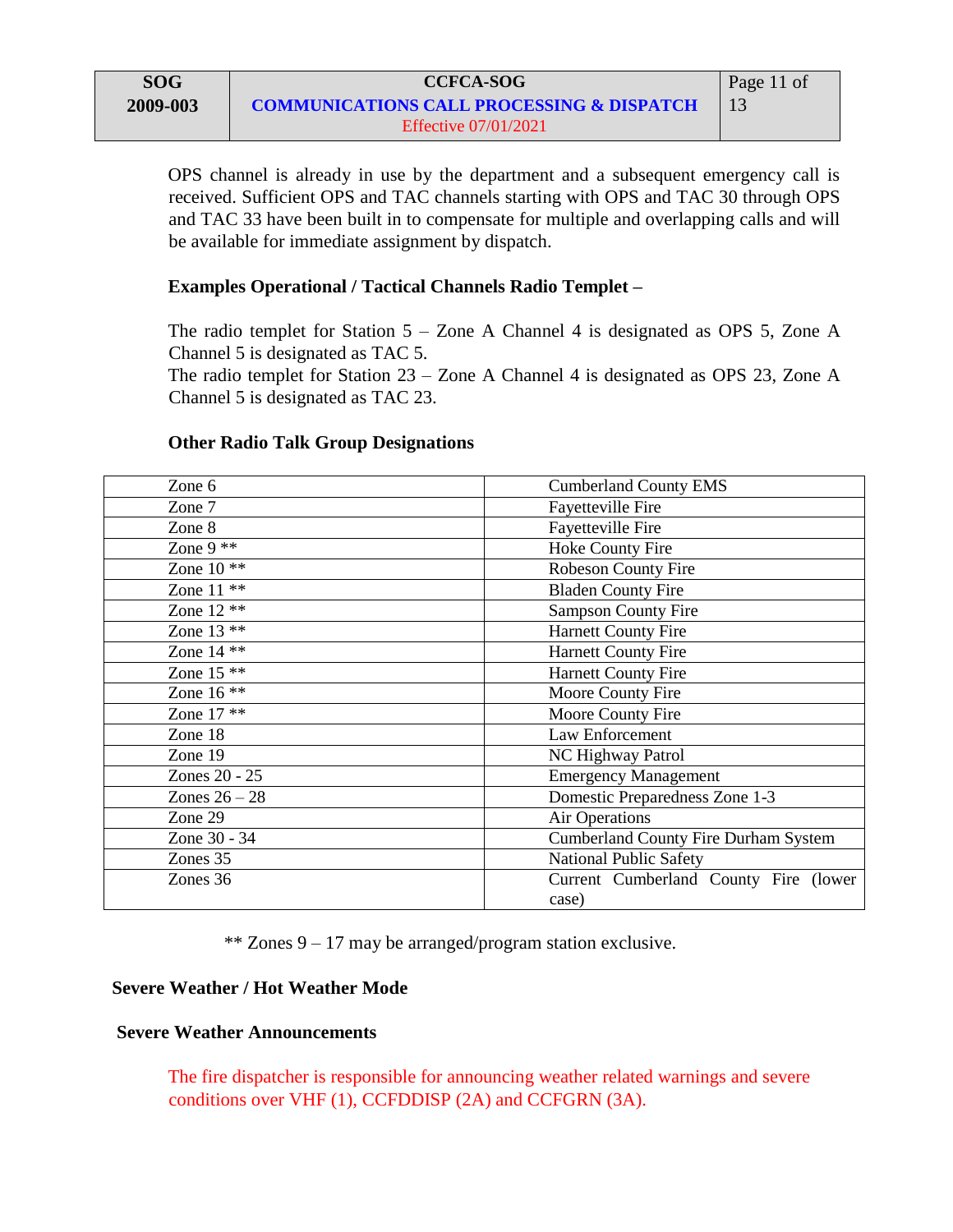**Example:** TONE "Cumberland to all units in the field, a tornado warning has been issued for northern Cumberland County until 16:45. All units in the field, a tornado warning has been issued for northern Cumberland County until 16:45".

## **Hot Weather Mode**

If the predicted high temperature for the day is greater than or equal to 85 degrees, 2Hot Weather Mode will be announced during daily Radio Checks and will be in effect from that time until 2200 hours. In Hot Weather Mode, the initial alarm for any structure fire shall be given two additional engines and a QRV automatically dispatched to assist for

rehab. Any additional alarm shall, for any structure also be given two additional Engines. Any working woods fire shall receive a dispatch of two additional Engines (in addition to any additional initial equipment from elevated Fire Readiness Plans as described in Cumberland County Emergency Services General Operating Guideline and SOP Fire Dispatch policy 6.6.3.

## **Severe Weather Mode**

During periods of severe weather, it is not uncommon for call volumes to quickly exceed the availability of fire units to respond to reported emergencies. To reduce the demand for service, the Severe Weather Mode will be initiated thus modifying our normal dispatch and response procedures in accordance with the following:

The Severe Weather Mode may be activated by the President of the Cumberland County Fire Chiefs Association or his/her designee and/or by the Cumberland County Communications Manager during any severe weather event. The Severe Weather Mode activation shall be announced by the Fire Dispatcher over the radio on Fire Channel 1 and CCFD Dispatch Channel A-2. The response to Fire Alarms will be limited to a single unit unless there is additional information that would indicate an actual fire.

As call volumes return to that which is consider routinely anticipated, the President of the Cumberland County Fire Chiefs Association or his/her designee and/or the Cumberland County Communications Manager will contact the Communication Center and request to resume normal dispatch. The Fire Dispatcher shall announce over the radio on Fire Channel 1 and CCFD Dispatch Channel A-2, that communications are resuming normal dispatch and response procedures.

Refer to CCFCA SOG 2018-002 Severe Weather Operations effective April 1, 2018.